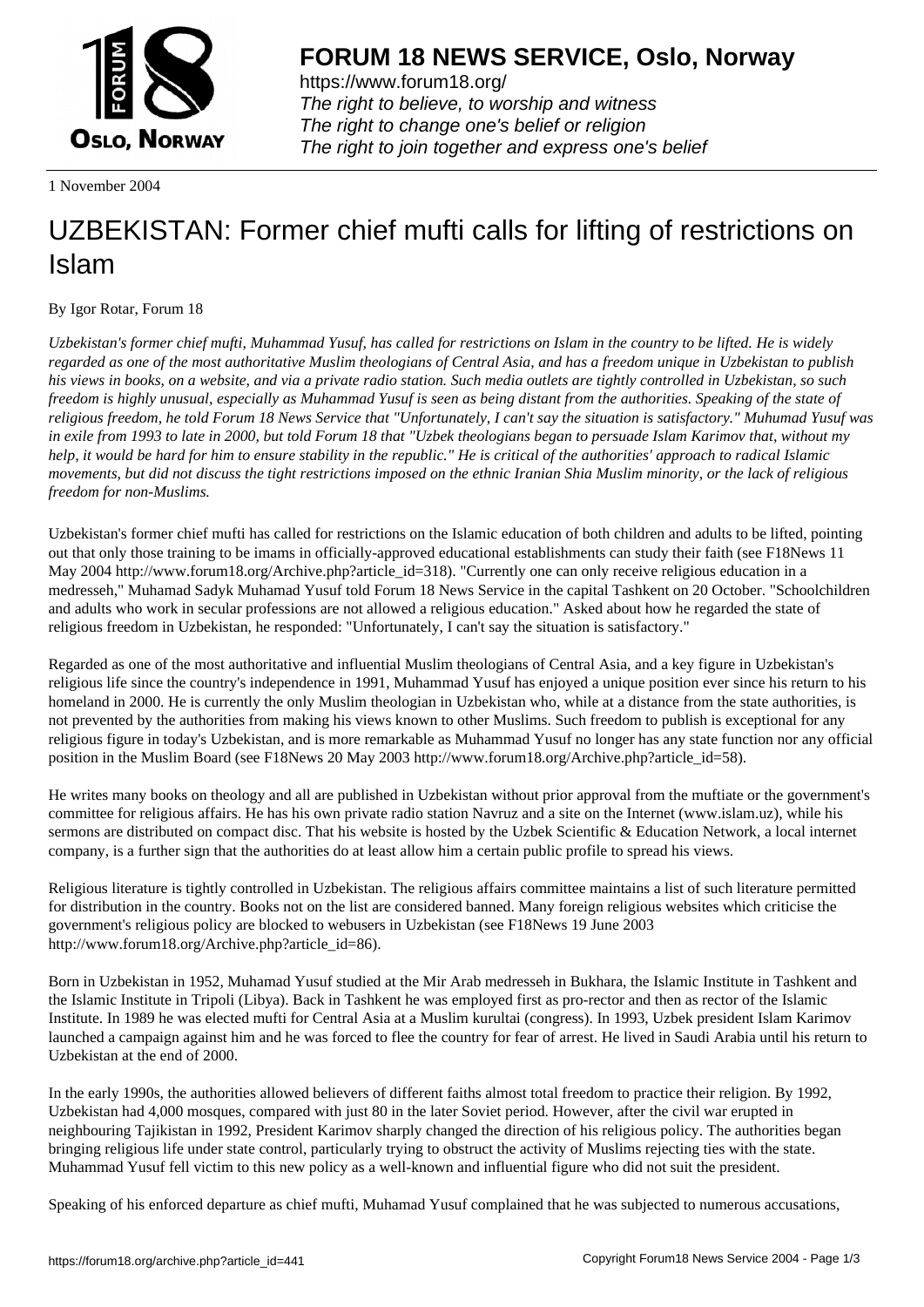decided not to tempt fate and wrote a statement resigning my position as mufti 'due to deteriorating health' and left for Saudi Arabia." He downplayed suggestions that it was President Karimov who had caused problems for him. "I don't know precisely with whom I had the disagreement. I have had and continue to have great respect for our president."

Muhamad Yusuf said that it was after bombings in Tashkent in early 1999, blamed by the government on Islamic terrorists, that moves began to allow him to return to his homeland. "Uzbek theologians began to persuade Islam Karimov that, without my help, it would be hard for him to ensure stability in the republic," he told Forum 18. "The president sent me a fax inviting me to return to Uzbekistan and guaranteeing my safety." He admitted that at first people were cautious about having contact with him. "People were simply frightened to meet me. However, everything has become easier now."

Muhamed Yusuf claims that life is easing for Muslims whose piety is displayed by their appearance, admitting that men with beards or women wearing the hijab (Islamic headscarf) did face problems in the past. "Today you can go around wearing a beard without any problems," he told Forum 18. He added that after the terrorist attacks in March and April 2003 reports circulated that directors of schools and universities were forbidding students from wearing the hijab. "I looked into these cases and it turned out that these were independent initiatives on the part of the school directors, who were trying to safeguard themselves in case of future punishments." (See F18News 4 June 2004 http://www.forum18.org/Archive.php?article\_id=334).

Muhamad Yusuf's assessment of attitudes towards Muslim beards and headscarves accords with Forum 18's current research in Uzbekistan. A campaign against men with beards and women with hijabs was indeed launched after the February 1999 bombings in Tashkent. Police routinely stopped such individuals on the street and female students wearing headscarves were expelled from universities. However, from about 2001 this campaign died down. After renewed terrorist attacks earlier this year, Forum 18 learnt of pressure on women wearing headscarves in the Fergana valley and in Tashkent, as well as in one district of Karshi [Qarshi] in southern Uzbekistan. However, Forum 18 has found that each of these cases was a personal initiative of low-level officials, and if the women refused to submit to the pressure such officials were unable to take further action against them (see F18News 8 October 2004 http://www.forum18.org/Archive.php?article\_id=427).

Under Article 14 of Uzbekistan's religion law, the wearing of religious clothing is forbidden in public. Both Muslims and Hare Krishna devotees have suffered under this restriction (see F18News 30 August 2004 http://www.forum18.org/Archive.php?article\_id=402 and 16 July 2003 http://www.forum18.org/Archive.php?article\_id=105).

Muhamad Yusuf also criticised the current mufti for telling journalists that Muslim prisoners do not have the right to observe the Muslim fasting month of Ramadan, which began on 15 October, because they are "not in a state of freedom". "But that is simply incorrect! Neither the Koran nor the hadiths [sayings of the Muslim prophet Mohammed] say anything of the kind." Muhamad Yusuf told Forum 18 that "fortunately" the head of the government's committee for religious affairs, Shoazim Minovarov, "saved the situation" by declaring: "If prisoners observe Ramadan, that can only be good news, as it means that they have started out on the road to reform." Muhamad Yusuf described the mufti as "a very good reader of the Koran, but not a very well-qualified theologian".

Admitting that prisoners were not allowed to conduct religious rituals in the past, he claimed that the situation had improved thanks to his personal intervention. "I personally took up this problem and achieved a positive result from the authorities," Muhammad Yusuf told Forum 18. There have been frequent reports of Muslim and other religious prisoners being mistreated and being prevented from practicing their faith (see for example F18News 2 May 2003 http://www.forum18.org/Archive.php?article\_id=45, 26 June 2003 http://www.forum18.org/Archive.php?article\_id=93 and 11 December 2003 http://www.forum18.org/Archive.php?article\_id=211).

Muhamad Yusuf's claims are disputed. A human rights activist, Akhmajon Madmarov from Margelan, told Forum 18 on 27 October that in the prison camp in the town of Navoi in western Uzbekistan where his son is serving a sentence, prisoners are currently not being allowed to observe the Ramadan fast. He added that the mother of a man being held in the prison in the city of Bukhara [Bukhoro] reported to him that prisoners there are not allowed to observe the fast either. Forum 18 has heard similar complaints from relatives of prisoners in the past.

However, Shoazim Minovarov, head of the government committee for religious affairs, categorically denied that prisoners are being prevented from observing religious rituals. "This right is envisaged in the law on religion," he insisted to Forum 18 on 27 October. "It seems to me that as usual such complaints are simply speculation, aimed at harming the image of Uzbekistan to the outside world. For some reason prisoners' relatives appeal not to us but to foreign journalists. If only they appealed to us we could investigate and take appropriate measures."

Muhamad Yusuf noted that two radical Islamic movements exist in the country, the Islamic Movement of Uzbekistan and Hizb ut-Tahir, but dismissed suggestions that there were any real Wahhabis, followers of the brand of Islam dominant in Saudi Arabia who call for a return to the Islam of Prophet Mohammed's era. "Quite often there is talk of so-called 'Wahhabis'. But I believe there are no real Salafiya followers in Uzbekistan. This term is also used, both by the authorities and by simple Muslims, as 'slang' for a believer whom they find unsatisfactory in some way." It is also used by officials to refer to Jehovah's Witnesses (see F18News 8 July 2004 http://www.forum18.org/Archive.php?article\_id=358).